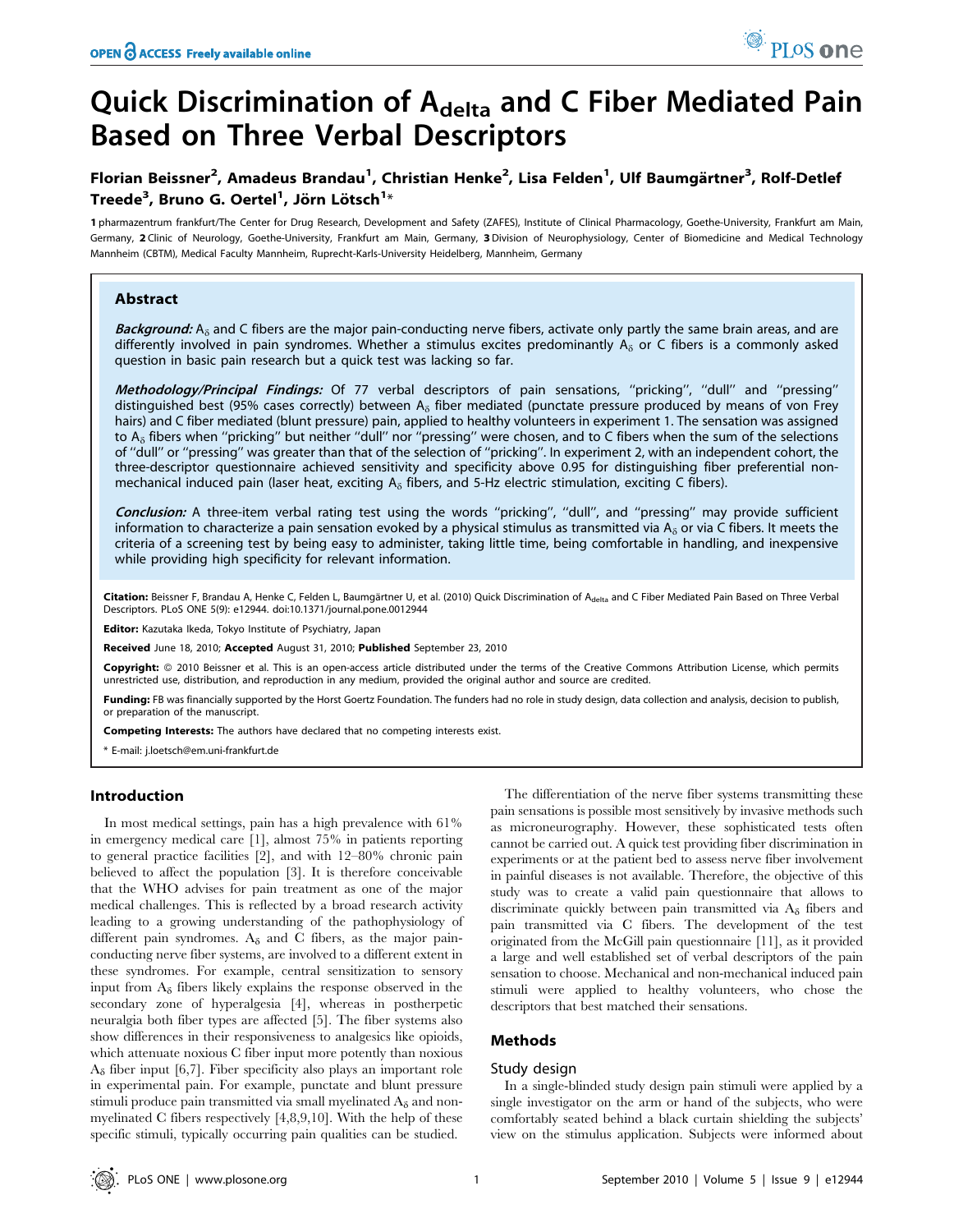the purpose of the study. The questionnaire was developed from the 77 descriptors (sensory, affective and evaluative) of the validated German version of the McGill pain questionnaire [12]. The descriptors were presented in a fully randomized order, irrespective of their original category. Eight different versions of the questionnaire (i.e. randomizations) were used. In a first study (experiment 1) on 20 healthy volunteers of both sexes (medical students, aged 19 to 32 years, mean  $24\pm3$  years) punctate and blunt pressure stimuli were applied to evoke  $A_{\delta}$  or C fiber mediated pain respectively [8]. The application order for punctate and blunt stimuli was randomized. Both stimuli were applied in the same session. After the application of each stimulus the subjects were asked to choose any number of descriptors from the questionnaire that described the pain sensation, they had experienced. The rating was carried out twice per stimulus.

In a second study (experiment 2), descriptors identified to distinguish best between  $A_{\delta}$  and C fiber mediated pain were assessed with the the ratings of a new cohort of 20 healthy men and women (aged 21 to 33 years, mean  $24\pm2.3$  years) receiving noxious laser heat and electrical stimuli, known to excite preferentially  $A_{\delta}$  [13] or C fibers [10] respectively. The procedure of stimulus application and rating for the second group was the same as for the first group.

The subjects' actual health had been checked by medical questioning. Medications except contraceptives were prohibited for one week, and alcohol for 24 h before the assessments. The study was conducted following the Declaration of Helsinki on Biomedical Research Involving Human Subjects. The University of Frankfurt Medical Faculty Ethics Review Board approved the study protocol. Informed written consent was obtained from all subjects.

#### Pain stimuli

Mechanical stimuli. Neurophysiological and psychophysical studies in humans suggest that pain evoked by applying punctate and blunt stimuli is transmitted via small myelinated  $A_{\delta}$  and unmyelinated C fibers respectively [4,8,9,10]. Punctate pressure was produced by placing von Frey hairs of different strengths (4, 6, 8, 10, 15, 26, 60, 100, 180, 300 g; North Coast Medical Inc., Morgan Hill, CA, USA) perpendicularly onto the dorsal mid-phalanx of the right middle finger and increasing pressure until they bent slightly. Blunt pressure stimuli were applied using a pressure algometer with a circular and flat probe of 1 cm diameter (Commander Algometer, JTECH Medical, Midvale, Utah, USA; maximum pressure  $111.6$  N/cm<sup>2</sup>). It was placed perpendicularly onto the dorsal side of mid-phalanx of the right middle finger. The pressure was increased manually by the operator at a rate of approximately 9 N/ cm<sup>2</sup> per second until the desired pressure was obtained.

Thermal stimuli. Infrared Laser stimuli were administered at the back of the left hand using a thulium solid-state laser (Themis<sup>®</sup>, StarMedTec GmbH, Starnberg, Germany) at a wavelength of 1.96  $\mu$ m. The stimuli were short (1 ms) pulses with a power of 150–600 mJ and a beam diameter of 5 mm. The high power of a laser stimulus produces a very fast heat ramp, which generally activates the terminals of both  $A_{\delta}$  and C fibers [13,14]. However, since  $A_{\delta}$  fiber elicited first pain precedes the C fiber elicited second pain due to the different conduction velocities of the two afferents ( $\sim$ 10 m/s for A<sub>δ</sub> and  $\sim$ 1 m/s for C fibers), it can be easily distinguished when the stimulus is applied at a remote location such as the back of the hand [15]. Furthermore, "first pain" is more salient than "second pain" [16]. Therefore, in the present study, subjects were asked to rate and choose descriptors for the first sensation they experienced when being stimulated by the laser, which set the focus on the  $A_{\delta}$  component.

Electrical stimuli. Electrical stimuli excite smaller fibers at lower frequencies because the maximum firing frequency is lowest for these fibers [17]. Nerve conduction studies and comparative quantitative sensory tests in patients with a sensory deficit, and pharmacological studies in animals and humans add indirect evidence that C fiber input is predominant for sensations evoked with 5 Hz sine waves [18,19,20,21,22], while higher frequencies ( $\sim$ 200 Hz) mainly activate A<sub> $\delta$ </sub> fibers [23]. The 5-Hz sine wave electrical stimuli were applied via two gold electrodes placed on the medial and lateral side of the mid-phalanx of the left middle finger by means of a constant current device (Neurometer® CPT, Neurotron Inc., Baltimore, MD, USA; maximum output 20 mA).

Stimulus application procedure. Stimuli were administered in duplicates at intervals of approximately 30 s. As different quantitative stimulus intensities may confound the ratings of different stimulus qualities, all pain stimuli were applied at an equal intensity rated of (67 mm on a 100 mm visual analog scale VAS, ranging from  $0 = no$  pain to  $100 =$  maximum pain) by the respective subject. Two thirds  $(67/$ 100) of maximum pain ensured that the stimuli were clearly painful and avoided that measurements were undertaken close to the maximum of the scale. The strength evoking this pain was calculated from the individual relationship between the pain intensity and the physical strength of the stimulus. This was established by fitting a power model ( $y = a+b \cdot x^c$ ) to data obtained after administration of 10 mechanical stimuli at 10 different strengths (each von Frey hair applied once at a random succession or blunt pressure at 2, 5, 8, 10, 12, 15, 17, 20, 23 and 25 N/cm<sup>2</sup>, also applied at random order) immediately before the actual rating task. Specifically, for each stimulus quality, a parameter set was obtained consisting of *Intensity* =  $a + b$  *strength<sup>c</sup>*. Obtaining, for example, the pressure needed to evoke a particular intensity, such as 67 mm VAS, requires rearranging the equation to

$$
c \left( \frac{a - Intensity}{t} \right)
$$

 $\textit{Strength} = \sqrt{10}$ b . With von Frey hairs, the one closest to the calculated strength was taken. For thermal (350, 400, 450, 500 and 550 mJ) and electrical stimuli (1.5, 2, 2.5, 3 and 3.5 mA), five stimuli were found sufficient for calibration of the stimulus strength needed to evoke a 67 mm VAS pain.

### **Statistics**

The similarity in pain intensities across stimuli was assessed by means of analysis of variance. For each verbal descriptor of the pain stimuli, the odds ratio of the number of its selections for C fiber mediated pain (pooled ratings of blunt mechanical pressure and 5- Hz electrical stimuli) and the number of its selections for  $A_{\delta}$  mediated pain (pooled ratings of punctate mechanical pressure and laser heat) was calculated separately for each descriptor as  $(A \cdot D)/(B \cdot C)$ , where the capital letters have the following meaning. A: number of selections of the descriptor for C fiber pain. B: total number of presentations of C fiber pain minus A. C: number of selection of the descriptor for  $A_{\delta}$  fiber pain. D: total number of presentations of  $A_{\delta}$ pain minus C. Descriptors of stimuli distinguishing between  $A_{\delta}$  and C fiber mediated pain were identified by submitting the averages of the two verbal ratings of each mechanical stimulus to discriminant analysis. Variables were chosen stepwise for entry into the analysis by how much they lowered Wilk's lambda using F-statistics as the statistical criterion at an  $\alpha$  level set at 0.05 (PASW statistics 18.02 for Linux, SPSS Inc., Chicago, IL, USA). The goodness of the discriminant function was estimated by leave-one-out cross-validated classification. Subsequently, the positive and negative predictive values, PPV and NPV respectively [24], of the identified set of verbal descriptors to distinguish  $A_{\delta}$  and C fiber mediated pain sensations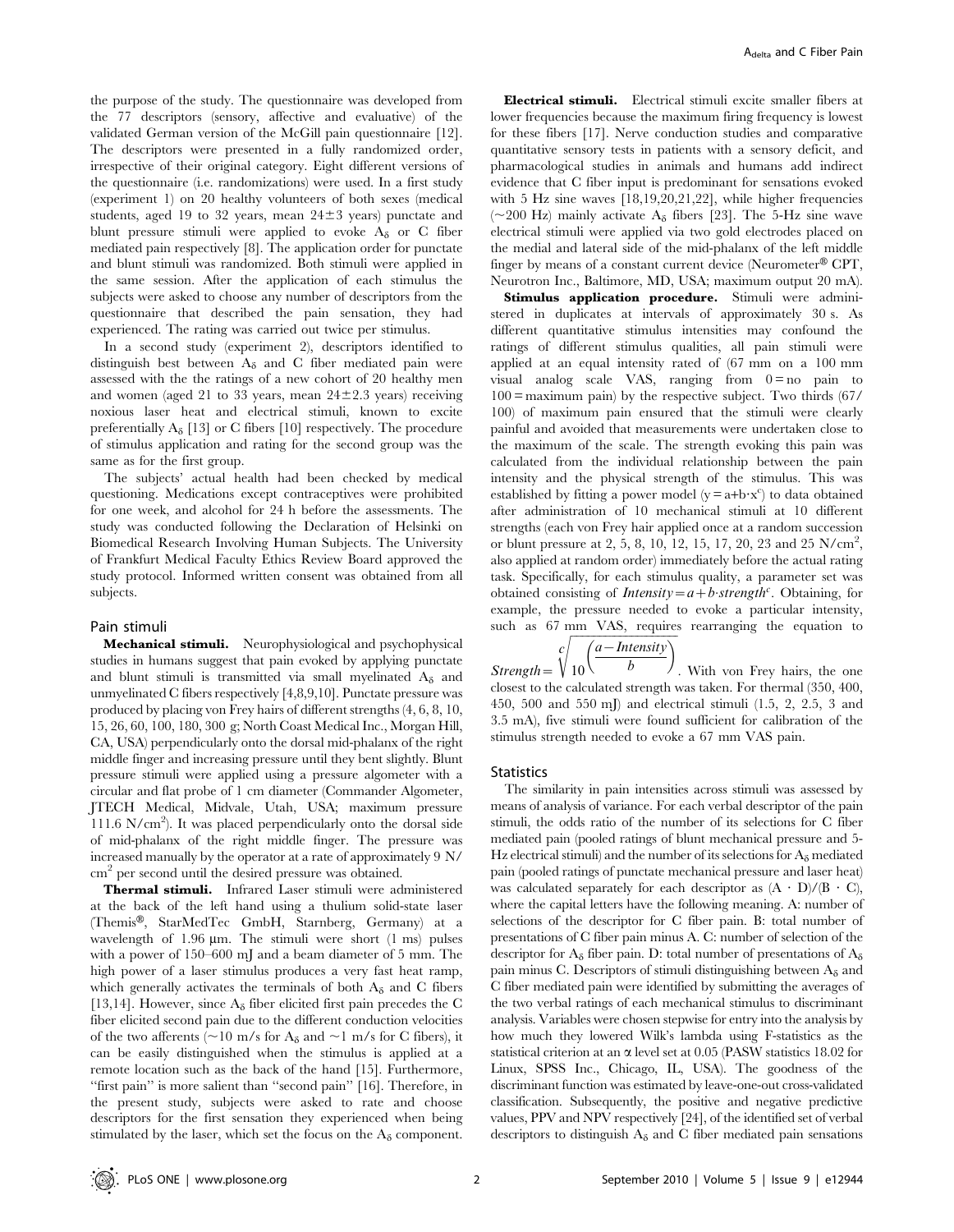were assessed using the ratings of laser heat and 5-Hz electrical stimulation. This also served to calculate test sensitivity and specificity using standard equations [25].

# Results

Due to technical problems, experiment 2 failed to deliver data in one subject and results are therefore reported from  $n = 19$ subjects. Punctate pressure  $(2.2 \pm 1.9 \log g$  von Frey hairs), blunt pressure  $(19.4 \pm 4.6 \text{ N/cm}^2)$ , laser heat  $(590.5 \pm 45.3 \text{ mJ})$  and electrical stimuli ( $3\pm0.78$  mA) evoked pain at mean intensities of 64.2 $\pm$ 15.8, 66.2 $\pm$ 16.4, 54.2 $\pm$ 18.7 and 68.8 $\pm$ 16.4 mm VAS respectively  $(p>0.05)$ .

The subjects used 2–70 descriptors for the stimuli, in median 9, 8.5, 16 and 24 descriptors (Figure 1) for punctate pressure, blunt pressure, laser heat and electrical stimuli  $(p<0.001)$ , without substantial differences between first and second ratings in the repetitions (e.g., in median 4.5 items for both ratings of punctuate pain). Items most frequently chosen for punctate pressure pain were "pricking" (32 hits), "stinging" (25 hits), and "sharp" (15 hits), while ''dull'' (31 hits), ''pressing'' (27 hits), and ''squeezing'' (29 hits) were the most frequent descriptors for pain from blunt pressure.

Discriminant analysis of the ratings from experiment 1 identified ''pricking'', ''dull'' and ''pressing'' as distinguishing best between  $A_{\delta}$  mediated (punctate pressure) and C fiber mediated (blunt pressure) pain sensations (Figure 2). With these three descriptors, 95% of cross-validated cases were correctly classified. The sensation was assigned to  $A_{\delta}$  fibers when "pricking" was chosen but neither ''dull'' nor ''pressing''. In contrast, classification was toward C fibers when the sum of the selections of ''dull'' or ''pressing'' was greater than that of the selection of ''pricking''. The subject falsely classified on the basis of these descriptors had not chosen ''pricking'' for the description of the punctate stimulus, which caused wrong assignment of  $A_{\delta}$  pain, while the single selection of ''dull'' for pressure pain triggered correct assignment of C fiber pain.

Applying this algorithm to the results of the cohort of experiment 2 (laser heat and electrical stimuli,  $n = 19$ ) (Figure 3) resulted in 18 correct positive, 19 correct negative, one false negative and zero false positive diagnoses of  $A_{\delta}$  fiber mediated pain, which corresponds to a PPV of 1, an NPV of 0.95, a test sensitivity of 0.95, and a specificity of 1. Correspondingly, for C fiber mediated pain zero false negative and one false positive diagnoses were obtained, which resulted in values of PPV, NPV, sensitivity and specificity of 0.95, 1, 1 and 0.95 respectively. In fact, the diagnoses could be equally correctly made by regarding only the presence or absence of ''pricking'' among the ratings of the stimuli. There were no subjects in the total study group using



Figure 1. Choices of descriptors of the pain stimuli, summed across 20 subjects ( $A_{\delta}$  selectivity more to the left, C fiber selectivity right). The colored bars indicate the three discriminators found to provide a questionnaire that distinguishes between  $A_{\delta}$  and C fiber mediated pain (blue = ''pricking'', green = ''pressing'', red = ''dull'', as specified in Figure 2). doi:10.1371/journal.pone.0012944.g001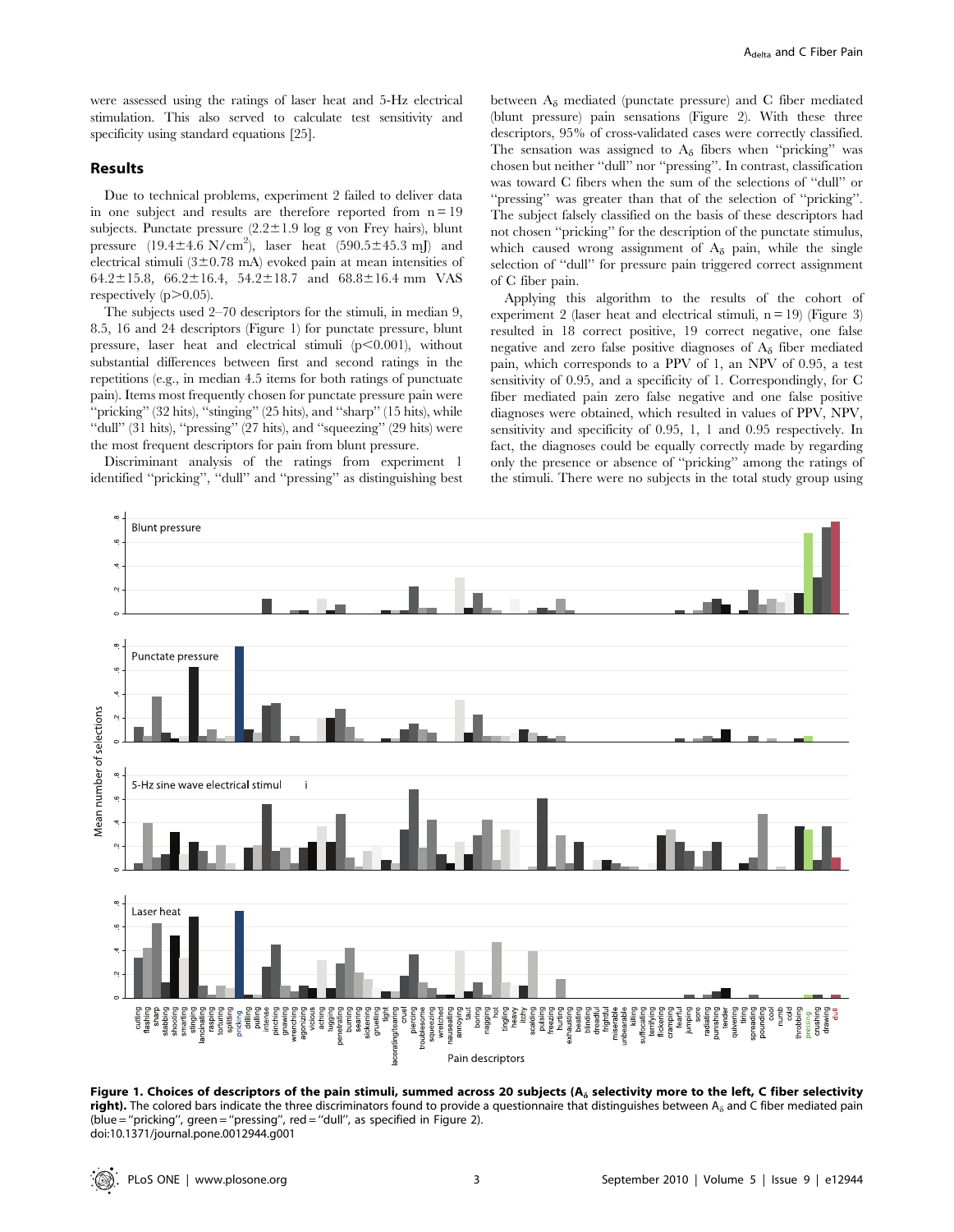

Figure 2. Cumulative presentation of the selections of the three discriminators found to provide a questionnaire that distinguishes between A<sub>a</sub> and C fiber mediated pain. Left: presentation separately for the four pain models and standardized at 100% of the ratings for each model. Right: presentation of the selections of the three discriminators, pooled for predominately  $A_{\delta}$  fiber mediated pain sensations evoked with von Frey hair puntuate pressure stimuli or with laser heat stimuli and C fiber mediated pain sensations evoked with blunt pressure stimuli or with 5-Hz electrical stimuli. doi:10.1371/journal.pone.0012944.g002

none of the three descriptors in any single pain estimate, which rules out the possibility of missing values in the analysis.

Odds ratios (and 95% confidence intervals) were calculated for the number of selections of the descriptors for C fiber mediated pain by pooling the ratings of blunt mechanical pressure and 5-Hz electrical stimuli. The same was done for the descriptors for  $A_{\delta}$ mediated pain by pooling the ratings of punctate mechanical pressure and laser heat (Figure 3).

Besides ''pricking'', ''dull'' and ''pressing'', a few alternative descriptors distinguished between fiber predominance almost as well and could be contemplated as alternatives, such as ''sharp'' and "stinging" clearly pointing at  $A_{\delta}$  and "dull", "drawing" and ''pressing'' indicating C fiber predominance (Figure 3). They were not included in the final discriminant function probably because they provided only redundant information to the included items, which is supported by values of Cohen's  $\kappa$  of  $> 0.6$  indicating substantial agreement [26] between these items and the corresponding selected descriptors.

#### **Discussion**

The major finding of the present study was that three descriptors of pain can discriminate between pain sensation preferentially conducted by either  $A_{\delta}$  or C nerve fibers with a

specificity of 95%. This result has been obtained by analyzing the verbal ratings of mechanical stimuli and verifying the findings at non-mechanic stimuli rated by different subjects.

Although further analysis suggested that a rating of the pain stimulus as ''pricking'' or not can equally distinguish these fiber preferences, the three item test was preferred because it is known that the multiple-choice format provides a significantly more reliable measure than the true-false format [27]. Thus, possible instructions given to the subjects for the three-item test could be: ''From the words 'pricking', 'dull', 'pressing', please choose any number of words that best describe the pain you experience.''

Whether a stimulus excites predominantly  $A_{\delta}$  or C fibers is commonly asked in basic pain research. Functional magnetic resonance imaging results showed that the central processing of these two different pain stimuli involves different cortical areas [28].  $A_{\delta}$  and C fiber mediated pain both activated areas of the well-known nociceptive network (''pain matrix'') [29]. However, C fiber stimulation, when directly compared with  $A_{\delta}$  fiber stimulation, additionally activated the frontal operculum and anterior insular cortex, which was interpreted as C fibers being engaged in homeostatic and interoceptive functions in another manner than  $A_{\delta}$  fibers. High-frequency stimulation induced potentiation of pain evoked by electrical stimuli was described mainly with ''hot'' and ''burning'' or mainly with ''piercing'' and ''stinging'' depending on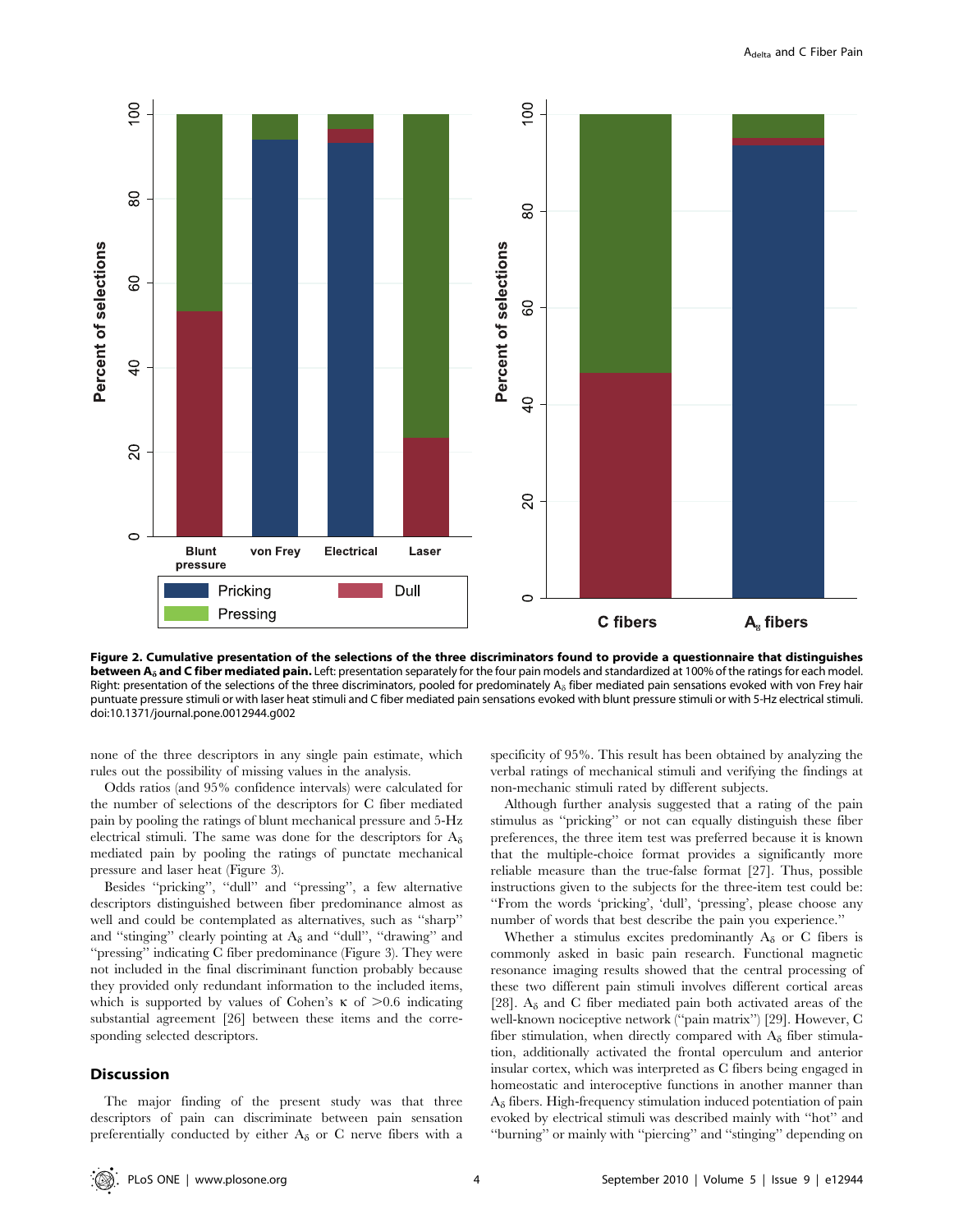|                    | Odds ratio     | p value         |                                                                 |
|--------------------|----------------|-----------------|-----------------------------------------------------------------|
|                    | 60             | .0051           |                                                                 |
| dull               | 47             | .0082           |                                                                 |
| drawing            |                |                 |                                                                 |
| crushing           | 14             | .077            |                                                                 |
| pressing           | 14             | .0033           |                                                                 |
| throbbing          | 8.8            | .15             |                                                                 |
| cold               | 8.8            | .15             |                                                                 |
| numb               | 6.4            | .23             |                                                                 |
| cool               | 5.3            | .29             |                                                                 |
| pounding           | 4.2            | .37             |                                                                 |
| spreading          | 4.1            | .14             |                                                                 |
| tiring             | 3.1            | $.5\phantom{0}$ |                                                                 |
| quivering          | 3.1            | $.5\,$          |                                                                 |
| tender             | 2.6            | .16             |                                                                 |
| punishing          | 2.5            | .37             |                                                                 |
| radiating          | 2.5            | .37             |                                                                 |
| sore               | $\overline{2}$ | .69             |                                                                 |
| jumping            | $\overline{c}$ | .69             |                                                                 |
| fearful            | $\overline{c}$ | .69             |                                                                 |
| cramping           | $\overline{2}$ | .69             |                                                                 |
| exhausting         | $\overline{2}$ | .69             |                                                                 |
| hurting            | 1              | 1               |                                                                 |
| freezing           | 1              | 1               |                                                                 |
| pulsing            | 1              | 1               |                                                                 |
| scalding           | 1              | 1               |                                                                 |
| itchy              | .73            | .69             |                                                                 |
|                    | .69            | .67             |                                                                 |
| heavy              | .69            | .67             |                                                                 |
| tingling<br>hot    | .69            | $.5\,$          |                                                                 |
|                    | .66            | .75             |                                                                 |
| nagging            | .6             | .43             |                                                                 |
| boring<br>taut     | .58            | .61             |                                                                 |
|                    | .51            | .18             |                                                                 |
| annoying           | .49            | .69             |                                                                 |
| nauseating         | .49            | .69             |                                                                 |
| wretched           |                |                 |                                                                 |
| squeezing          | .48            | .47             |                                                                 |
| troublesome        | .41            | .32             |                                                                 |
| piercing           | .38            | .12             |                                                                 |
| cruel              | .33            | $\cdot$ .2      |                                                                 |
| lacerating/tearing | .32            | $.5\phantom{0}$ |                                                                 |
| tight              | .32            | $.5\phantom{0}$ |                                                                 |
| gruelling          | .32            | $.5\phantom{0}$ |                                                                 |
| sickening          | .32            | .33             |                                                                 |
| searing            | .31            | .22             |                                                                 |
| burning            | .27            | .048            |                                                                 |
| penetrating        | .25            | .037            |                                                                 |
| tugging            | .24            | .14             |                                                                 |
| aching             | .24            | .044            |                                                                 |
| vicious            | .24            | .37             |                                                                 |
| agonizing          | .24            | .37             |                                                                 |
| wrenching          | .24            | .37             |                                                                 |
| gnawing            | .24            | .37             |                                                                 |
| pinching           | .24            | .013            |                                                                 |
| intense            | .21            | .026            |                                                                 |
| pulling            | .19            | .29             |                                                                 |
| drilling           | .19            | .29             |                                                                 |
| pricking           | .16            | .00029          |                                                                 |
| splitting          | .16            | .23             |                                                                 |
| torturing          | .16            | .23             |                                                                 |
| rasping            | .16            | .23             |                                                                 |
| lancinating        | .16            | .23             |                                                                 |
| stinging           | .14            | .00013          |                                                                 |
| smarting           | .11            | .044            |                                                                 |
| shooting           | .11            | .014            |                                                                 |
| stabbing           | $\cdot$ 1      | .13             |                                                                 |
| sharp              | .099           | .00033          |                                                                 |
| flashing           | .088           | .024            |                                                                 |
| cutting            | .088           | .024            |                                                                 |
|                    |                |                 | Suggesting A <sub>n</sub> fiber pain<br>Suggesting C fiber pain |
|                    |                |                 | $\frac{1}{2}$<br>$-2$<br>$\ddot{\mathbf{0}}$<br>3<br>-1<br>1    |

Odds ratio of selections with C versus  $A_{\text{M}}$  fiber mediated pain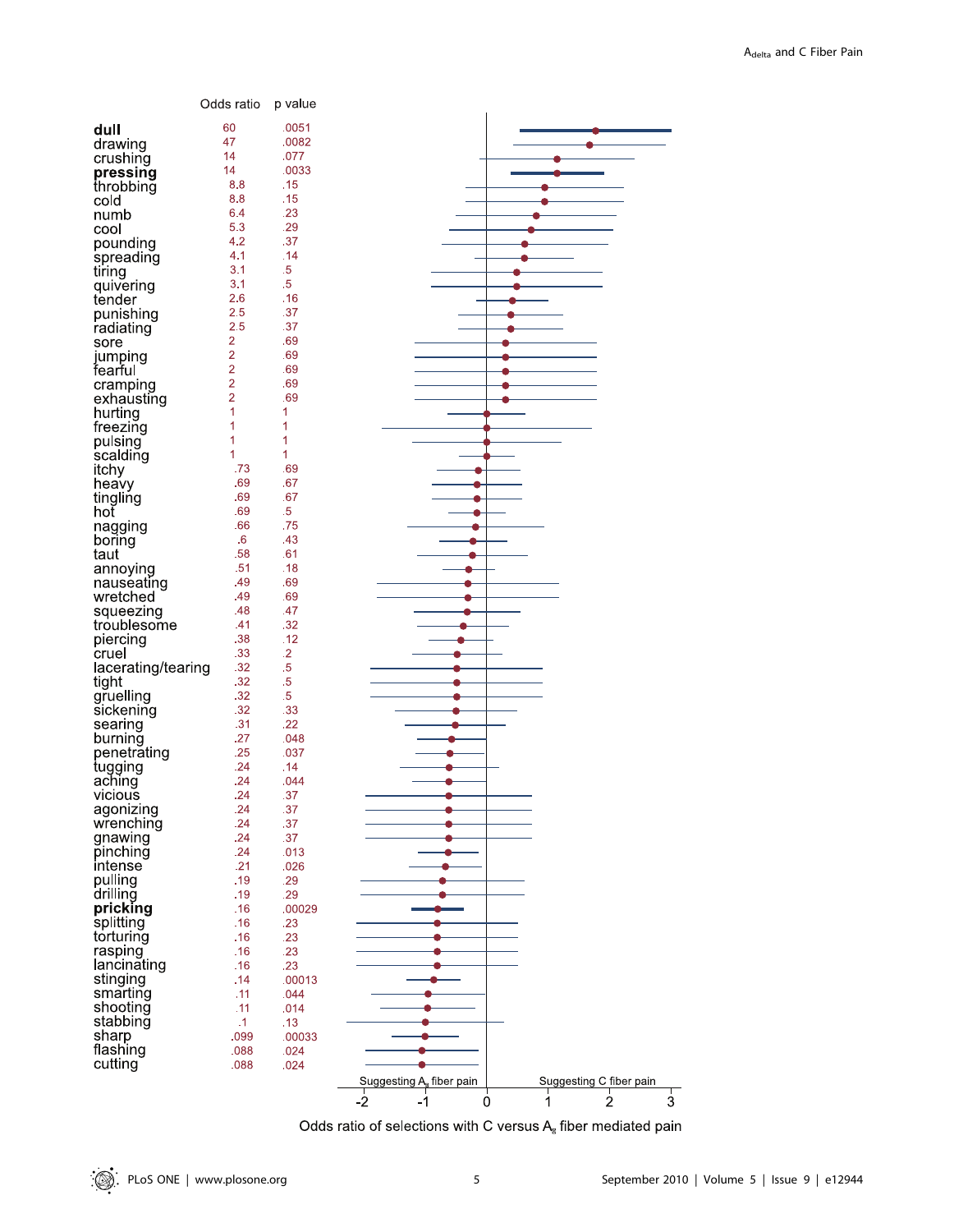Figure 3. Odds ratios. Odds ratios, calculated as  $(A \cdot D)/(B \cdot C)$ , where A is the number of selections of the descriptor for C fiber pain, B the total number of presentations of C- fiber pain minus A, C the number of selection of the descriptor for  $A_{\delta}$  fiber pain, and D the total number of presentations of A<sub> $\delta$ </sub> pain minus C, and 95% confidence intervals, calculated as odds ratio $\pm$ 1.96  $\cdot$  (1/A+1/B+1/C+1/D)<sup>0.5</sup>, of the selections of the descriptors for C fiber mediated pain (pooled ratings of blunt mechanical pressure and 5-Hz electrical stimuli) and the number of selections of the descriptors for  $A_{\delta}$  mediated pain (pooled ratings of punctate mechanical pressure and laser heat), sorted from top to bottom for decreasing selectivity for C fibers and increasing selectivity for A<sub> $\delta$ </sub> fibers. The descriptors used in the questionnaire test (Figure 2) are marked in bold letters and thicker lines. Odds ratios and the corresponding p-values resulting from  $\chi^2$  statistics are indicated at the right of the descriptors. Please note that the 10 descriptors that were never used are excluded and therefore, the total number of displayed descriptors is 67. doi:10.1371/journal.pone.0012944.g003

whether the facilitation affected either the conditioned cutaneous C-fiber or  $A_{\delta}$  fiber pathway, which agrees well with the present results. Further supporting evidence for the presented finding that fiber selectivity can be identified using verbal descriptors is the dissimilarity of the sensory descriptor choices for tonic and phasic experimentally induced pain [30], which are also believed to affect predominantly one of the two fiber systems.

Another area, where the involvement of pain fiber types could not yet be fully clarified is visceral pain, where the exact mechanism of convergence of visceral and somatic afferents is still poorly understood [31]. Research in pain disorders, such as the complex regional pain syndrome, may also benefit from the results of our study, because the sensations characterizing this disease are usually described as ''aching'', ''burning'' and ''radiating'' [32]. While ''radiating'' has a poor discriminative potential (Figure 3), "aching" and "burning" clearly point at an  $A_{\delta}$ fiber origin of this disease. It is noteworthy that many common questionnaires for the screening of neuropathic pain include ''burning'' as a descriptor for C-fiber involvement [33]classification is not supported by our observations. Similar results were obtained by other groups, as well, when assessing neuropathic pain in cancer patients [34]. Although not a standard clinical practice yet, in the future a discrimination of involved fibers may help to identify the pain medication suited best for a particular condition. As a recent study on mirror visual feedback in the treatment of deafferentiation pain has shown that the pain-alleviating effects of a treatment can indeed be related to the different pain descriptors reported by the patients [35].

A special case are studies on the underlying mechanisms of acupuncture. Early experiments focused on  $A_{\delta}$  fibers because the pin prick sensation often elicited on needle insertion [36]. Recent studies, however, emphasize the importance of the acupuncturespecific needling sensation ''deqi'' [37,38] usually described with the words ''soreness'', ''aching'', ''deep pressure'', ''heaviness'', ''fullness/distension'', ''tingling'', ''numbness'', ''dull pain'', ''warmth'', ''cold'' and ''throbbing'' [37], while ''sharp pain'' is usually considered not to be part of this sensation [38]. The present results support that the major part of the ''deqi'' sensation can be explained by C fiber stimulation, as most words clearly describe C fiber related sensations (''pressing'', ''numb'', ''dull'', "cold", "throbbing"), while "aching" is the only descriptor more related to  $A_{\delta}$  fibers. The other words were either not suitable for discrimination (''tingling'', ''heaviness'') or not part of the McGill questionnaire (''fullness'', ''warm'').

The present test fulfills the criteria for a rapid screening test in a clinical or experimental setting. It is easily comprehensible, takes little time to administer, is comfortable in handling, is inexpensive, and is reliable as it rarely produces false positive results. Reliability

# References

- 1. Cordell WH, Keene KK, Giles BK, Jones JB, Jones JH, et al. (2002) The high prevalence of pain in emergency medical care. The American journal of emergency medicine 20: 165–9.
- 2. Hasselström J, Liu-Palmgren J, Rasjö-Wrååk G (2002) Prevalence of pain in general practice. European journal of pain 6: 375–85.

is important as a less specific test would lead to many follow-up investigations with more extensive pain tests. This is difficult to handle when nerve conduction preferences are not the primary focus of the experiment but may prove important for interpreting and discussing its results.

However, compared with more extensive non-invasive tests such as the McGill questionnaire [11] or even a quantitative sensory testing, a simple three-item questionnaire is unlikely to be as sensitive to sensory disturbances as a comprehensive test. Further limitations of the present test may reflect limitations of sensory tests in general. In a neuro-psychiatric setting, test performance is not independent of the subjects' cognitive function. Subjects with deteriorated cognitive function may provide less reliable responses than the present subjects. However, independence from cognitive performance cannot be achieved with psychophysical tests but requires more objective means such as microneurography. Nevertheless, the simplicity of this test makes it applicable in most pain experiments and may therefore provide information about the involved nerve fibers that otherwise had not been acquired at all. Another possible limitation is imposed by imperfect knowledge on the exact fiber recruitment by the different stimuli. Moreover, the 5 Hz sine wave electrical stimulation (C fiber predominance) seems to differ from the other sensations as it was rated with more descriptors over the whole range without a shift to the right side of the graph as seen for blunt pressure (Figure 3). This may hint at an induction of mechanical sensations and partial recruitment of  $A_{\delta}$  fibers by electrical stimulation with 5 Hz pulses.

Results from this study suggest that a simple three-item verbal rating test using the words ''pricking'', ''dull'', and ''pressing'' may provide sufficient information to characterize a pain sensation evoked by a physical stimulus as transmitted via  $A_{\delta}$  or via C fibers. It meets the criteria of a screening test by being easy to administer, taking little time, being comfortable in handling, and inexpensive while providing high specificity for relevant information. Apart from these practical aspects, however, it has to be acknowledged that this short test is limited to its purpose of quick fiber distinction in a pain context while it cannot replace a comprehensive phenotyping. It may nevertheless provide a major improvement of the experimental design when information about fiber preference is frequently not gathered at all.

# Author Contributions

Conceived and designed the experiments: FB AB CH UB RDT BGO JL. Performed the experiments: FB AB LF BGO. Analyzed the data: FB JL. Contributed reagents/materials/analysis tools: UB RDT. Wrote the paper: FB JL.

- 3. Abu-Saad Huijer H (2010) Chronic pain: a review. Le Journal médical libanais. The Lebanese medical journal 58: 21–7.
- 4. Ziegler E, Magerl W, Meyer R, Treede R (1999) Secondary hyperalgesia to punctate mechanical stimuli: central sensitization to A-fibre nociceptor input. Brain 122: 2245–2257.